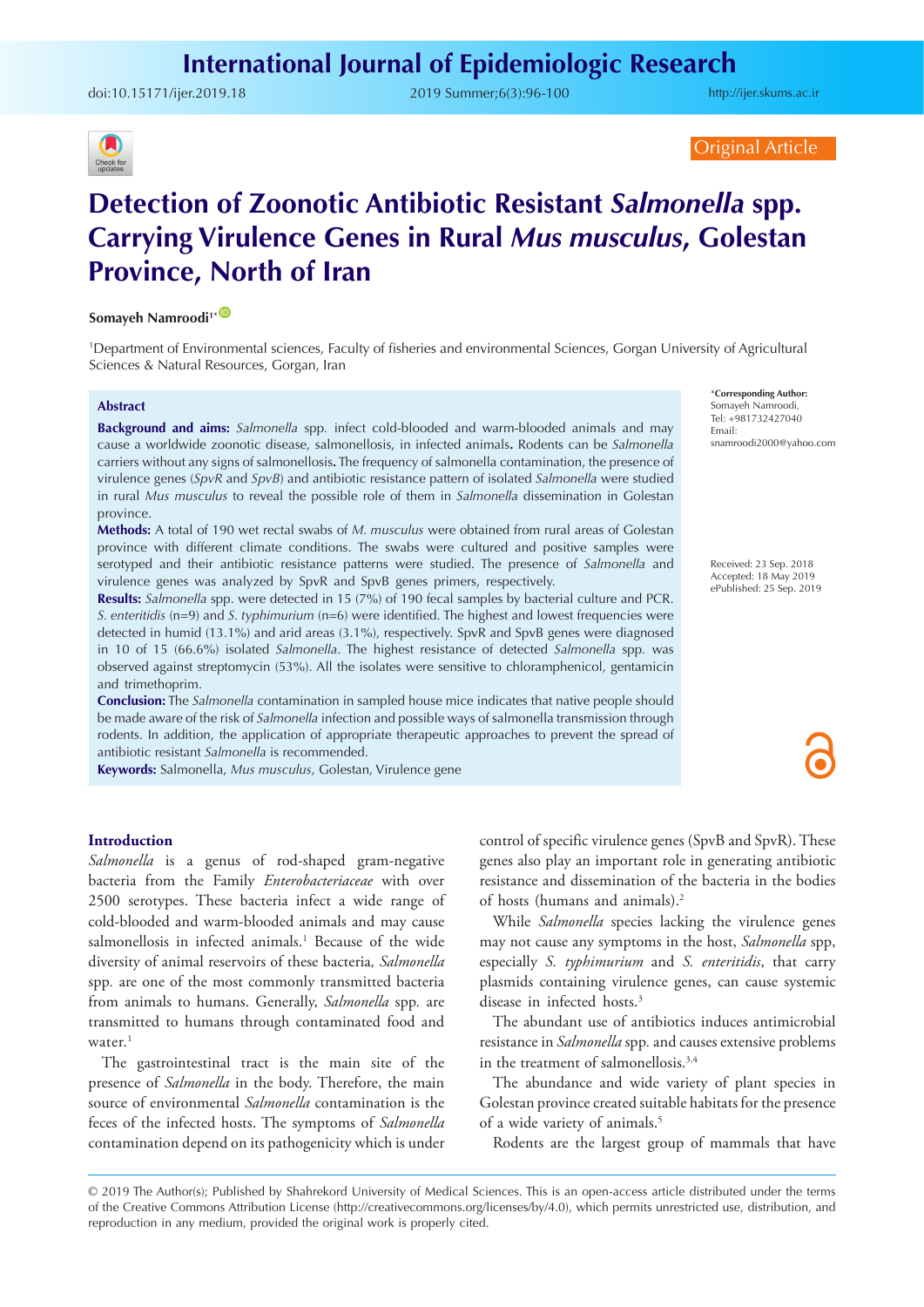always been considered as one of the main reservoirs of some zoonotic diseases.<sup>6</sup> Considering the importance of salmonellosis in animals and humans, comprehensive information about the frequency of salmonella contamination in its carriers and also control of bacteria is required.

Given that rodents can be *Salmonella* carriers without any sign of salmonellosis, and also due to the abundance of rodents in rural areas of Golestan province, it seems that rodents can play an important role in *Salmonella*  spp. dissemination.7 Having enough information about the frequency of salmonella contamination in rodents is not only vital because of the general health of villagers in rural areas and domestic animals, but also is important for the control of *Salmonella* dissemination in poultry farms, which are usually built around rural areas in Golestan province.

Considering the importance of salmonellosis in humans and animals (domestic and wild) and the abundance of house mouse (*Mus musculus*) as the dominant species of rodents in the northern regions of Iran, the frequency of *Salmonella* contamination in house mice, the presence of virulence genes (SpvR and SpvB) and antibiotic resistance pattern of isolated salmonella were analyzed in rural areas (with different climates) of Golestan province to determine the role of house mouse in *Salmonella* dissemination.8

# **Materials and Methods**

## Sampling

Golestan province consists of regions with three kinds of climatic condition: arid, semi-arid and humid.<sup>5</sup> Using handmade wooden mousetrap, 190 house mice were captured in areas with arid, semi-arid and humid weather conditions and the data including time and region of sampling were written in special forms (Table 1). Then, fecal samples were taken by wet rectal swabs. The fecal swab was transferred to Eppendorf containing selenite F medium. After the incubation of samples at 37°C for 18 hours, they were inoculated on Brilliant Green (BG) agar and Salmonella-Shigella agar (SS) plates. Each plate was incubated at 37°C for 24 hours. The suspected *Salmonella*  colonies were biochemically examined using triple sugar iron (TSI) agar plate, lysine-iron agar (LIA) medium, urea agar plate, SIM agar plate, Simmon's citrate agar plate, and lactose, sucrose, maltose, and mannitol broth media.<sup>9</sup>

To define the serotype of *Salmonella* isolates, each positive sample was cultured on TSI slant medium and grown at 37°C for 24 hours. Then, the colonies were mixed with 9% physiologic serum and tested using antisera O (B, D, E, C) and H based on slide and tube agglutination tests to determine O and H antigens, respectively.<sup>10</sup>

# DNA Extraction and PCR

Before DNA extraction, positive samples were transferred to Luria Bertani agar (LB) plates and kept at 37°C for 24

**Table 1.** Sampled Areas Based on Climate Condition

| <b>Climate Condition</b> | <b>City or Village</b> |  |
|--------------------------|------------------------|--|
|                          | Gorgan                 |  |
|                          | Kurdkuy                |  |
|                          | Ramian                 |  |
| Humid                    | Bandargaz              |  |
|                          | Nodehmalek             |  |
|                          | Zangian                |  |
|                          | Ataabad                |  |
|                          | West Gharahgol         |  |
| Semi-arid                | Radkan                 |  |
|                          | Ziarat                 |  |
|                          | Gomishan               |  |
|                          | Maravehtappeh          |  |
|                          | Gharah achagh          |  |
| Arid                     | Aghghala               |  |
|                          | Gildagh                |  |
|                          | Gookdarreh             |  |

hours in an incubator. DNA sample was extracted from positive colonies by boiling them according to the method used by Hyeon et al.<sup>11</sup> Primers specific to ST 11 and ST 15, and SpvR and SpvB genes, were used, respectively, to detect *Salmonella* and virulence genes (Table 2).<sup>12-14</sup> Positive (*S. typhymurium*: ATCC14028) and negative (deionized water) samples were included in each cycle.

#### Antibiotic Susceptibility Test

The resistance of *Salmonella* spp. isolates to the 9 antibiotics (gentamicin 10 μg, ampicillin 10 μg, cephalothin 30 μg, tetracycline 30 μg, streptomycin 10 μg, nalidixic acid, 30 μg), kanamycin 30 μg, chloramphenicol 30 μg, and trimethoprim 23.25 μg) was diagnosed by the disc diffusion method according to the Clinical & Laboratory Standards Institute (CLSI) standards, which classify the isolates based on their zone sizes as resistant, intermediate, or susceptible.<sup>15</sup>

### Statistical Analysis

SPSS software version 13.0 and chi-square test were used to analyze the obtained data.

#### **Results**

*Salmonella* spp. were detected in 15 (7%) (6 (7.5%) males and 9 females (8.1%)) of 190 (80 males and 110 females) fecal samples by bacterial culture and PCR. The serotyping of the positive samples identified *S. enteritidis* (n=9) and *S. typhimurium* (n=6). The highest and the lowest prevalence of positive samples were detected in humid (13.1%) and arid areas (3.1%), respectively. *Salmonella* contamination was detected to be higher in mice from the humid area than those from the arid and semi-arid areas (Table 3).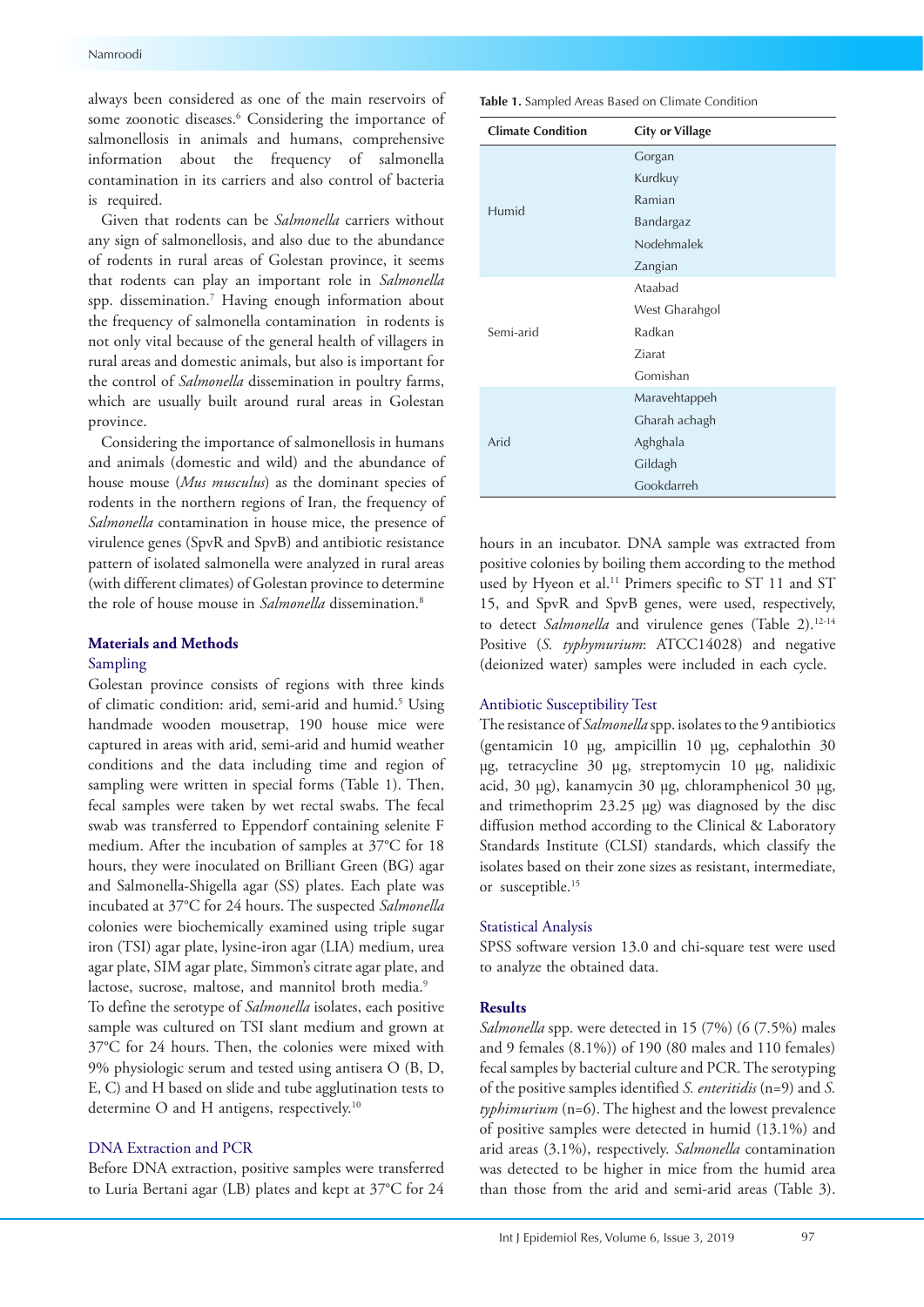|  |  |  | <b>Table 2.</b> Primers Sequence Used in the Current Study |  |  |  |  |  |  |
|--|--|--|------------------------------------------------------------|--|--|--|--|--|--|
|--|--|--|------------------------------------------------------------|--|--|--|--|--|--|

| <b>Target</b><br>Gene        | Sequence $(5^{\prime}-3^{\prime})$                            | <b>Product Size (bp)</b> |
|------------------------------|---------------------------------------------------------------|--------------------------|
| SpvR                         | 5' CAGGTTCCTTCAGTATCGCA3'                                     | 310                      |
| SpvB                         | 5' CTATCAGCCCCGCACGGAGAGCAGTTTTTA3'                           | 717                      |
| Random sequence (ST11, ST15) | 5'GCCAACCATTGCTAAATTGGCGCA 3'<br>5'GTAGAAATTCCCAGCGGGTACTGC3' | 429                      |

SpvR and SpvB genes were diagnosed in 10 of 15 (66.6%) isolated *Salmonella* serovars by PCR.

Antibiotic resistance patterns of detected *Salmonella* spp*.* were different. The highest and the lowest resistances of detected *Salmonella* spp*.* were observed against streptomycin (53%) and ampicillin (40%), respectively. All the isolates were sensitive to chloramphenicol, gentamicin and trimethoprim (Table 4).

#### **Discussion**

The *Salmonella* contamination rate of 7% in house mice in the current study indicates the presence of this bacterium in the wildlife and rural ecosystem of Golestan province as well as dissemination of the bacteria in these ecosystems through the sampled house mice.

Due to periodic salmonella excretion through feces of *Salmonella* infected mice, it is necessary to take several samples at appropriate intervals for accurate detection of the carriers of the salmonella.<sup>14</sup> Therefore, considering that domestic mice were sampled only for one time, the precise level of salmonella contamination of sampled house mice should be higher than 7%.

As seen in the results, the frequency of *Salmonella*

| <b>Climate</b>          | <b>City or Village</b> | <b>Frequency of Salmonella</b> |  |  |
|-------------------------|------------------------|--------------------------------|--|--|
| Condition               |                        | Contamination                  |  |  |
|                         | Gorgan                 | $1/8$ (12.5%)                  |  |  |
|                         | Kurdkuy                | $1/7$ $(14.2\%)$               |  |  |
| Humid                   | Ramian                 | $1/8$ (12.5%)                  |  |  |
| $(14.5\%)$              | Bandargaz              | $1/10(10\%)$                   |  |  |
|                         | Nodehmalek             | $2/8$ (16.6%)                  |  |  |
|                         | Zangian                | $2/14(14.2\%)$                 |  |  |
| Semi-humid<br>$(8.6\%)$ | Ataabad                | $2/14(14.2\%)$                 |  |  |
|                         | West Gharahgol         | $0\%$                          |  |  |
|                         | Radkan                 | $1/10(10\%)$                   |  |  |
|                         | <b>Ziarat</b>          | $1/12$ $(8.3\%)$               |  |  |
|                         | Gomishan               | $1/12$ $(8.3\%)$               |  |  |
|                         | Maravehtappeh          | $0\%$                          |  |  |
| Arid $(3.1\%)$          | Gharah achagh          | $0\%$                          |  |  |
|                         | Aghghala               | $1/18(5.5\%)$                  |  |  |
|                         | Gildagh                | 1/15(6%)                       |  |  |
|                         | Gookdarreh             | $0\%$                          |  |  |

**Table 3.** Frequency of Contamination in Sampled Mus Musculus Based on Sampling Areas

contamination in house mice was in relation to weather conditions of sampled areas, and the highest rate of salmonella contamination was detected in humid areas. Suitable condition for *Salmonella* growth in humid areas can be one of the explanations for obtaining such a result.<sup>16</sup>

This study is the first one on salmonella contamination in rural house mice in Golestan province and also Iran. Due to the importance of rodents in the spread of *Salmonella*, similar studies have been conducted on rodents in other countries.

In 1992, the *Salmonella* contamination rate in rodents was reported to be 1-15% worldwide.<sup>17</sup> In a similar study, Nkogwe et al reported salmonella contamination in 2% of apparently healthy wild rats in Trinidad and Tobago.<sup>18</sup>

*Salmonell*a contaminations of rats without clinical signs were 16% and 0% in the United States and Trinidad, respectively.19

In 1996, Oboegbulem et al reported the highest rate of salmonella contamination (32%) in *Thryonomys swinderianus* from Nigeria.20 Hilton et al documented that 10% of brown rats in England were contaminated with *Salmonella*. 21

The observed differences in the results of similar studies may be due to the differences in the ecosystem condition (e.g., urban, rural and wild) of sampled rodents' habitat, the contact of rodents with other host species of *Salmonella* (such as birds), the sensitivity of applied diagnosis tests, the sample size of investigated rodents and the climatic conditions of the studied areas.15 In line with most of the mentioned similar studies, this study revealed that none of the sampled house mice had symptoms of salmonellosis.

**Table 4.** Antibiotic Resistance Patterns of Isolated *Salmonella* spp.

| <b>Antibiotic</b> | <b>Resistant</b> | Semi-resistant |          |  |
|-------------------|------------------|----------------|----------|--|
|                   | No. (%)          | No. (%)        | No. (%)  |  |
| Streptomycin      | 8(53.3)          | 6(40)          | 1(6.6)   |  |
| Cephalothin       | 0(0)             | 1(6.6)         | 14(93.3) |  |
| Chloramphenicol   | 0(0)             | 0(0)           | 15 (100) |  |
| Nalidixic acid    | 5(33.3)          | 0(0)           | 10(66.6) |  |
| Trimethoprim      | 0(0)             | 0(0)           | 15 (100) |  |
| Tetracycline      | 2(13.3)          | 1(6.6)         | 12(80)   |  |
| Kanamycin         | 3(20)            | 9(60)          | 3(20)    |  |
| Ampicillin        | 6(40)            | 2(13.3)        | 7(46.6)  |  |
| Gentamicin        | 0(0)             | 0(0)           | 15 (100) |  |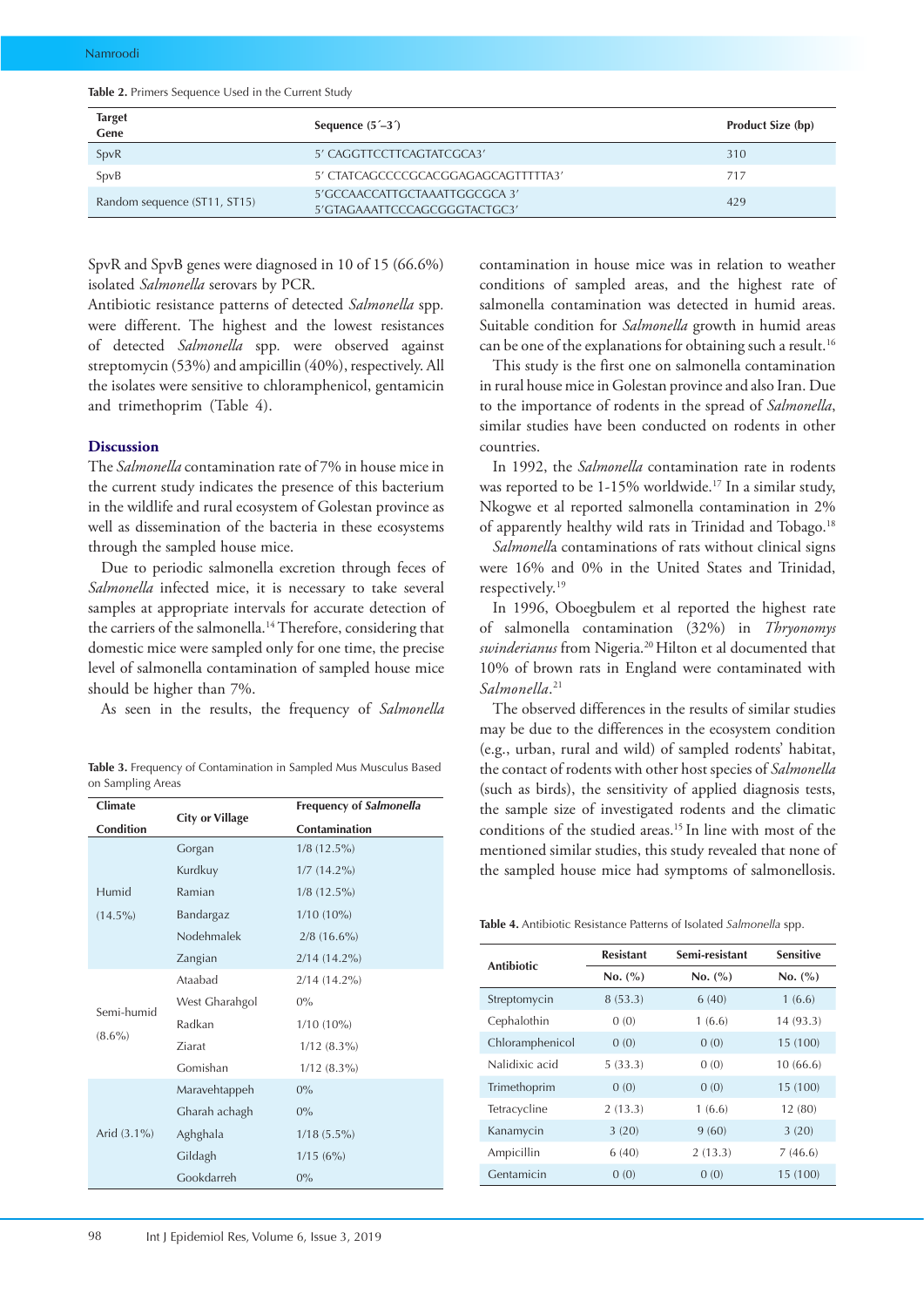Such a result can highlight the dangerous role of house mice in unsuccessful control of salmonellosis in rural areas of Golestan province.<sup>16,21</sup>

Two isolated *Salmonella* spp*.* from house mice in this study, *S. typhimurium* and *S. enteritidis*, usually contaminate humans by food sources. This indicates the possible dangerous role of house mice in the occurrence of human salmonellosis in the *Salmonella* contaminated villages of Golestan province.<sup>17,22</sup>

A limited number of studies have been conducted on the identification of *Salmonella* serotypes in rodents. The results of previous studies indicate that rodents have been infected with *S. thompson*, *S. poona*, *S. paratyphi A* and *S. infantis*. 23

Henzler et al reported 24 % salmonella contamination in apparently healthy rats in broiler breeding farms. They also said that rats could play an important role in the transmission of *S. enteritidis* to avicultures.17

Similar to this study, previous studies on the other animal species (e.g., cats, dogs, turtles, sheep, and jackals) with different nutritional and behavioral patterns in Golestan province indicate that *S. typhimurium* and *S. enteritidis* are the two most common *Salmonella* spp*.,* which affect animals in Golestan province.<sup>24-28</sup>

Generally, dominant serotypes may vary in different regions and in different periods of time depending on the main carrier species, the rate of antibiotics usage and the host population density.<sup>1,29</sup>

The main sources of *S. typhimurium* and *S. enteritidis,* which had contaminated sampled house mice, were not determined in this study. Considering that these 2 serotypes have been isolated from fecal samples of sampled cats, dogs, sheep, jackals and turtles in Golestan province, all of these species may transmit the bacteria to the sampled rural house mice. Moreover, given the fact that rodents usually live together in densely populated areas, salmonella contamination in sampled mice could have been occurred due to contact with Salmonella-contaminated feces of other rodents.20 Obviously, molecular studies are needed to verify such hypotheses.

Despite the lack of observation of clinical signs of salmonellosis in sampled house mice, the presence of SpvR and SpvB genes in 66% of isolated *Salmonella* spp*.* reveals the spreading risk of highly pathogenic *Salmonella* spp*.* through sampled house mice in rural areas of Golestan province. There is not any similar study on the presence of these genes in *Salmonella* spp. isolated from rodents. However, the presence of these genes in *Salmonella* spp. isolated from rural cats in Golestan province has been documented<sup>27</sup>

Based on the results of this study, all detected *Salmonella*  spp*.* (100%) were susceptible to gentamicin, trimethoprim, and chloramphenicol. Given that these antibiotics are not commonly used in livestock and poultry industry, it seems that they can be used as an effective treatment for

salmonellosis in house mice in sampled areas.

The highest rates of antibiotic resistance were to streptomycin (53%) and ampicillin (40%). The abundant use of streptomycin and ampicillin in the treatment of livestock and breeding birds in Golestan province can be one of the reasons for the detection of such antibiotic resistance pattern in isolated *Salmonella* spp.

Antibiotic resistance patterns in *Salmonella spp.* isolated from other animal species (e.g., sheep, cats, dogs, turtles, and jackals) in Golestan province have shown a similar trend. This can indicate *Salmonella* transmission chain in these animals.24-28

However, the results of various studies indicate that the antibiotic resistance pattern of bacteria varies in different regions and times depending on *Salmonella* serotype, animal host species, the category and dosage of common antibiotics.<sup>1</sup>

#### **Conclusion**

The *Salmonella* contamination of house mice in Golestan province indicates the risk of salmonella transmission from house mice to humans, livestock and other hosts through contamination of water, food and environment by the feces of house mice. Therefore, it seems that the natives of the Golestan province, especially in areas where the *Salmonella* contamination in rodents was high, should be made aware of the risk of *Salmonella* infection and possible ways of *Salmonella* transmission through rodents. Moreover, the application of appropriate therapeutic approaches to prevent the spread of antibiotic resistant strains of *Salmonella* seems necessary.

## **Ethical Approval**

Not applicable.

# **Conflict of Interest Disclosures**

None.

#### **Funding/Support**

This study has been supported by Gorgan University of Agricultural Sciences and Natural Resources (grant number: 94-336-18).

#### **References**

- 1. Zahraei Salehi T, Askari Badouei M, Madadgar O, Ghiasi SR, Ashrafi Tamai I. Shepherd dogs as a common source for Salmonella enterica serovar Reading in Garmsar, Iran. Turk J Vet Anim Sci. 2013;37:102-10. doi: 10.3906/vet-1107-1.
- 2. Madadgar O, Zahraei Salehi T, Tadjbakhsh H, Mahzounieh M, Feizabadi MM. Genomic and phenotypic evaluation of Salmonella typhimurium and Salmonella enteritidis in Iran. Comp Clin Path. 2008;17(4):229-35. doi: 10.1007/s00580- 008-0745-z.
- 3. Water R. Antimicrobial resistance in zoonotic bacteria isolated from animals in different countries. British Society for Antimicrobial Chemotherapy Press. Vet Anim Sci. 2005;68:955-65.